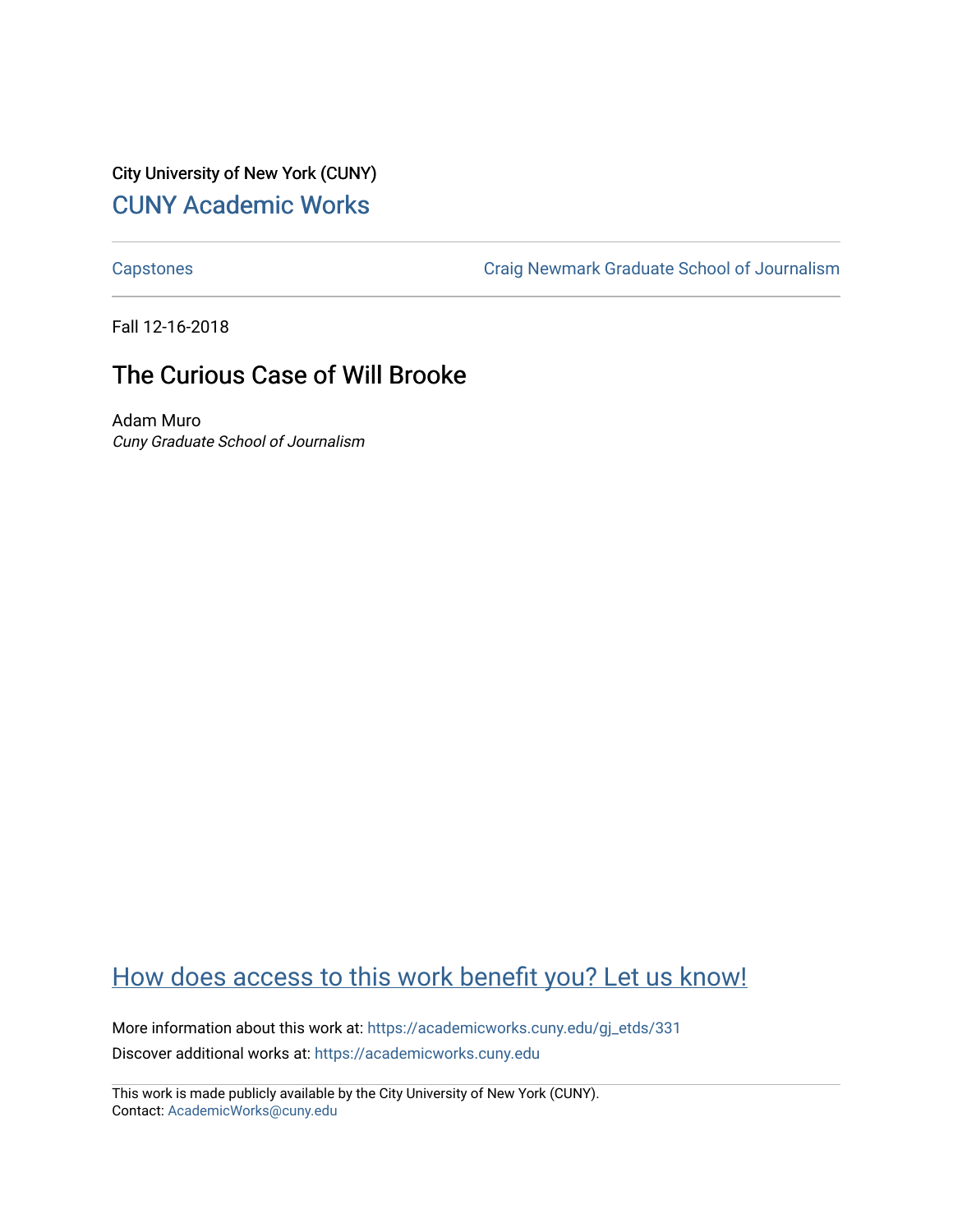### **The Curious Case of Will Brooke**

How and why did an Alabama businessman end up as the sole registered lobbyist for the Prime Minster of Lebanon?



The coast of Lebanon from Jbiel looking north | Adam Muro, Aug. 8, 2018 In the months before Lebanese Prime Minister Saad Hariri was kidnapped in 2017 by Saudi Arabian authorities, he engaged a unusual person to lobby the Trump administration and others in Washington DC on his behalf.

Unlike other foreign leaders, Hariri did not hire a veteran Washington lobbyist. He chose William Wade Brooke of Birmingham, Alabama. Brooke is an Alabama businessman and failed 2014 Republican candidate for the House of Representatives, and had never before registered as a lobbyist.

Brooke, in foreign lobbyist filings with the US Justice Department, reported on Dec. 26, 2017 that, in the preceding months, he spoke with unnamed members of the Trump White House staff on Hariri's behalf. He also said he spoke with unnamed members of Congress and the US State Department. "regarding the desire of the Office of the Prime Minister of Lebanon to engage in discussions with the United States regarding Lebanese national affairs." Even more unusual, Brooke agreed to do this work for free.

On Dec. 26, he wrote "I am a volunteer acting in what I perceive to be the best interest of the United States. I am not paid in any way for this activity," on a supplemental form, required by the Foreign Agent Registrations Act from anyone working on behalf of a foreign party.

Brooke's ties to Lebanon's top public official appear to have stemmed from work with a Christian missionary group, according to representative of the organization..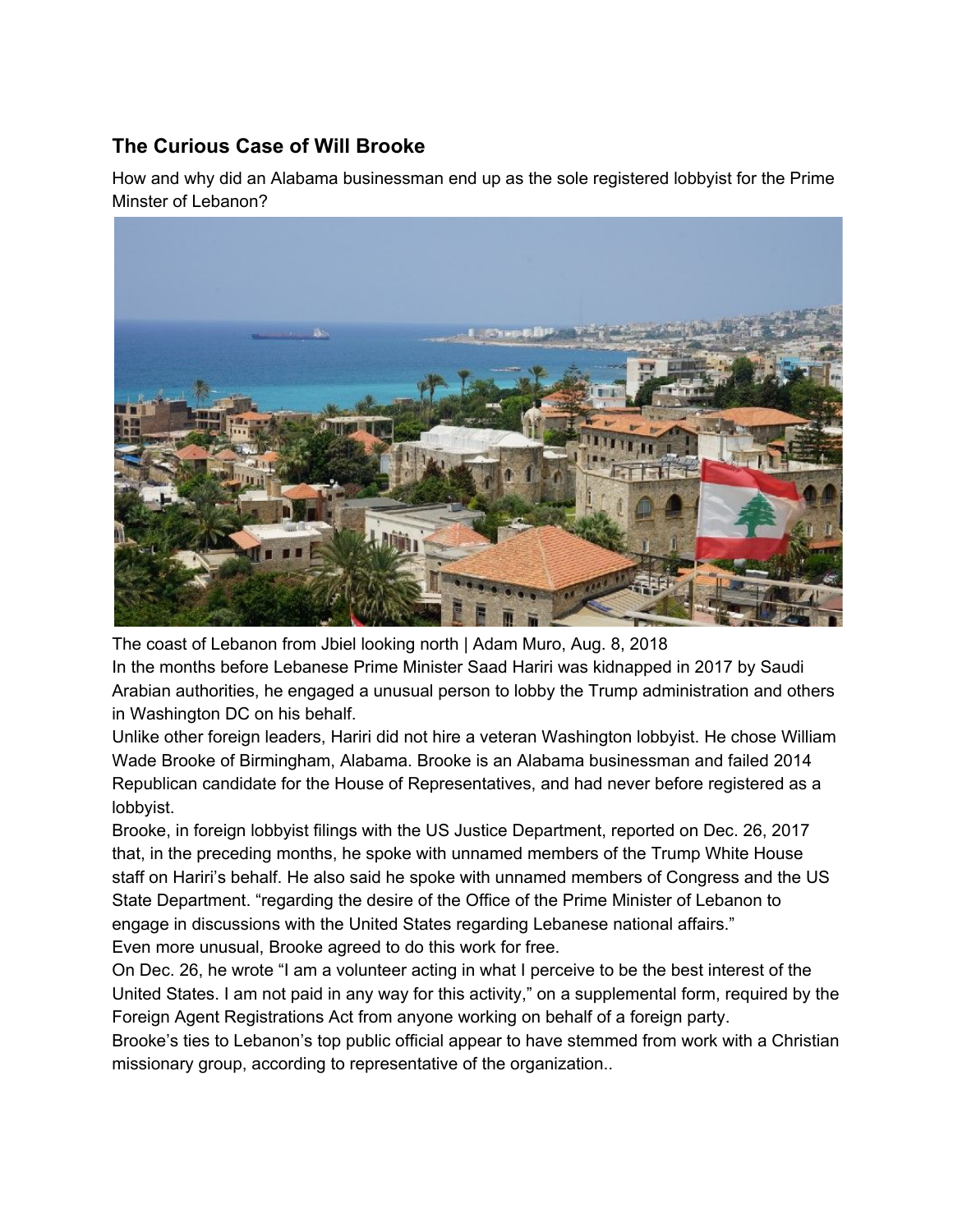Brooke did not respond to multiple requests for comment. Hariri's office claimed that they had never heard of Brooke and did not know that he worked as a lobbyist on the prime minister's behalf.

On Dec. 1, 2018, Brooke filed papers with the U.S. Department of Justice officially terminating his lobbying relationship with the Hariri, but a closer look at Brooke's tenure as a registered foreign agent is significant of a turbulent chapter in Lebanese-US relations.

Brooke registered as a lobbyist for Hariri on May 11, 2017. He said he would bridge a connection between Hariri and the Trump administration.

Brooke wrote he "will contact the Office of the President of the United States oh behalf of the Office of the Prime Minister of Lebanon regarding a possible introduction for the purpose.of direct communications between their respective offices."

He stated he would not "engage in political activities on behalf of the Office of the Prime Minister of Lebanon but will try to arrange a meeting or other introduction for the Office of the Prime Minister of Lebanon, whose representatives will subsequently engage in political activities at their own discretion."

On Nov. 3, 2017, Brooke updated the US Justice Department on his work for Hariri. The next day was the most bizarre in his tenure.

Hariri, abruptly summoned to Riyadh, Saudi Arabia, ahead of a scheduled meeting with Saudi King Salman, announced his resignation as prime minister of Lebanon.

He read from a pre written statement that blamed Iran and Hezbollah, and claimed that his life was in danger. In truth, he was being held against his will.

After weeks of diplomatic wrangling between Gulf and Western officials, Hariri returned home to Beirut on Nov. 21, 2017, and rescinded his resignation shortly after.

#### **An Unusual Lobbyist**

In Washington, DC, there is a small but robust cottage industry of researchers and transparency advocates who live and breathe FARA disclosures. To them, Brooke's case is highly unusual. "I don't think I've ever seen an instance where they say they're not being paid or receiving any kind of compensation and that they are specifically doing it on a pro bono basis," said Lydia Dennett, a foreign lobbying investigator at the Project on Government Oversight. "I certainly

haven't looked at every single registration statement, but I've seen many."

The reason the experts interviewed for this report were so taken aback at a the idea of foreign lobbyist working for free? Simply, lobbyists usually make lots of money.

"If you've looked through some of these things [FARA disclosures] then you know just how absurd some of the monthly retainers can be," said Ben Freeman, Director of the Foreign Influence Transparency Initiative at Center for International Policy.

Freeman said he had come across some other instances of pro bono foreign lobbying looking at FARA filings, but said he always had the same reaction: "like why? just ask for \$100,000 a month."

Acc[o](https://www.forbes.com/profile/saad-hariri/?list=billionaires#97eec2765b5d)rding to **Forbes' 2018 list of global [billionaires](https://www.forbes.com/profile/saad-hariri/?list=billionaires#97eec2765b5d)**, Prime Minister Hariri's net worth is \$1.5 billion, a fortune he amassed primarily from his family's construction company Saudi Oger. Anna Massoglia, a dark money researcher at Open Secrets, the Center for Responsive Politics' watchdog group that tracks the influence of money in American politics, said she has seen pro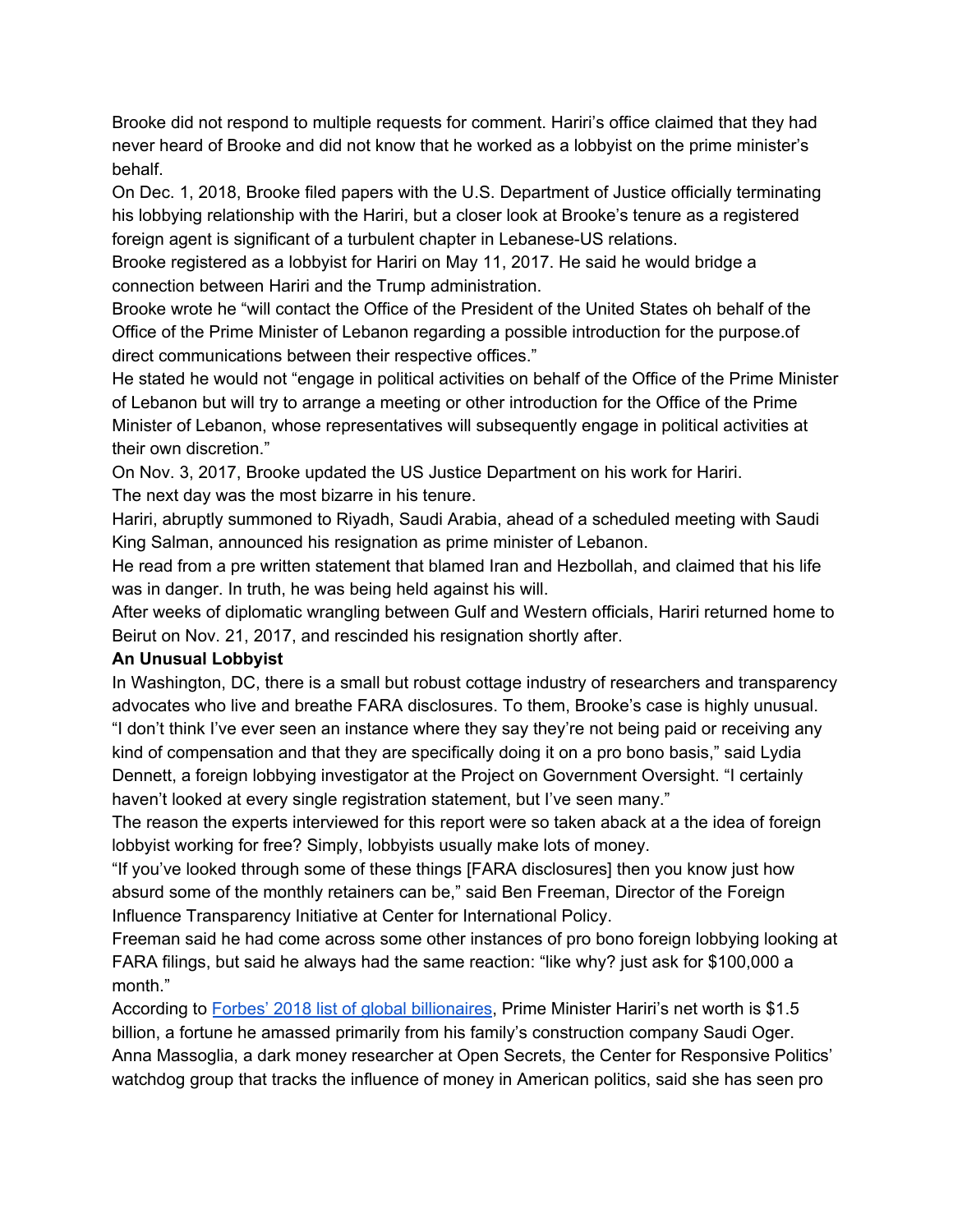bono lobbying work done for foreign non-profits, as well as other ways lobbyists working for foreign governments get around disclosing compensation on their FARA forms.

According to Massoglia, some law firms that receive money for legally representing foreign leaders or governments say that they're throwing in public relations or lobbying work for free and therefore are working "pro bono" on their FARA forms, for instance.

"It's not always a red flag if a foreign agent isn't accepting funds, but not reporting any disbursements on top of not reporting any funds is also a little more questionable," she said. Brooke's FARA disclosure form lists no disbursements, or money spent in the course of carrying out influence activity.

Aside from being employed by a billionaire, doing a job that's usually highly compensated for free, there was one other aspect of Brooke's case that surprised the experts.

"I don't know about a guy in Alabama [lobbying] for Lebanon," mused Freeman, "that just seems really odd."

#### **All the Prime Minister's Men**

Previously, Hariri has employed lobbyists to work on his behalf in the United States. From November 2011 up until January 2018, Hariri and Future Movement, his political party, employed the services of Amal Mudallali and her lobbying firm Bridges International Group. This relationship was facilitated by a private Lebanese company, Millennium Group Services. Bridges received over \$1.2 million over the six years it worked to "enhance the cause of Lebanon and the client and raise their profile in the United States," according to a FARA document.

Mudallali also advised Prime Minister Hariri's father, Rafiq Hariri, on foreign affairs until his assassination in 2005.

In July 2017, Mudallali, who remains the CEO of Bridges International, was appointed Permanent Representative of Lebanon to the United Nations.

#### **An Alabama Politician**

William Wade Brooke has spent his entire life in Alabama and has deep ties to the state's Republican Party.

He was born near Birmingham in 1956. He holds a bachelor's degree and a law degree, both from the University of Alabama.

He founded a law firm, Wallace, Jordan, Ratliff, and Brandt, in Birmingham, in 1987, where he worked before joining the Harbert Corporation in 1991, the company he has been with ever since. He is currently an executive vice president and a limited partner.

In 2014 he launched a failed bid to represent Alabama's sixth congressional district, which includes Birmingham, in the House of Representatives. He gained a brief moment of internet fame for an advertisement featuring him firing bullets of increasing calibre into a copy of the Affordable Care Act, to make a point about how it was too long.

He also attends Covenant Presbyterian Church in Homewood, Alabama, where he sometimes teaches Sunday school.

Brooke also has deep ties with Alabama's Republican Party.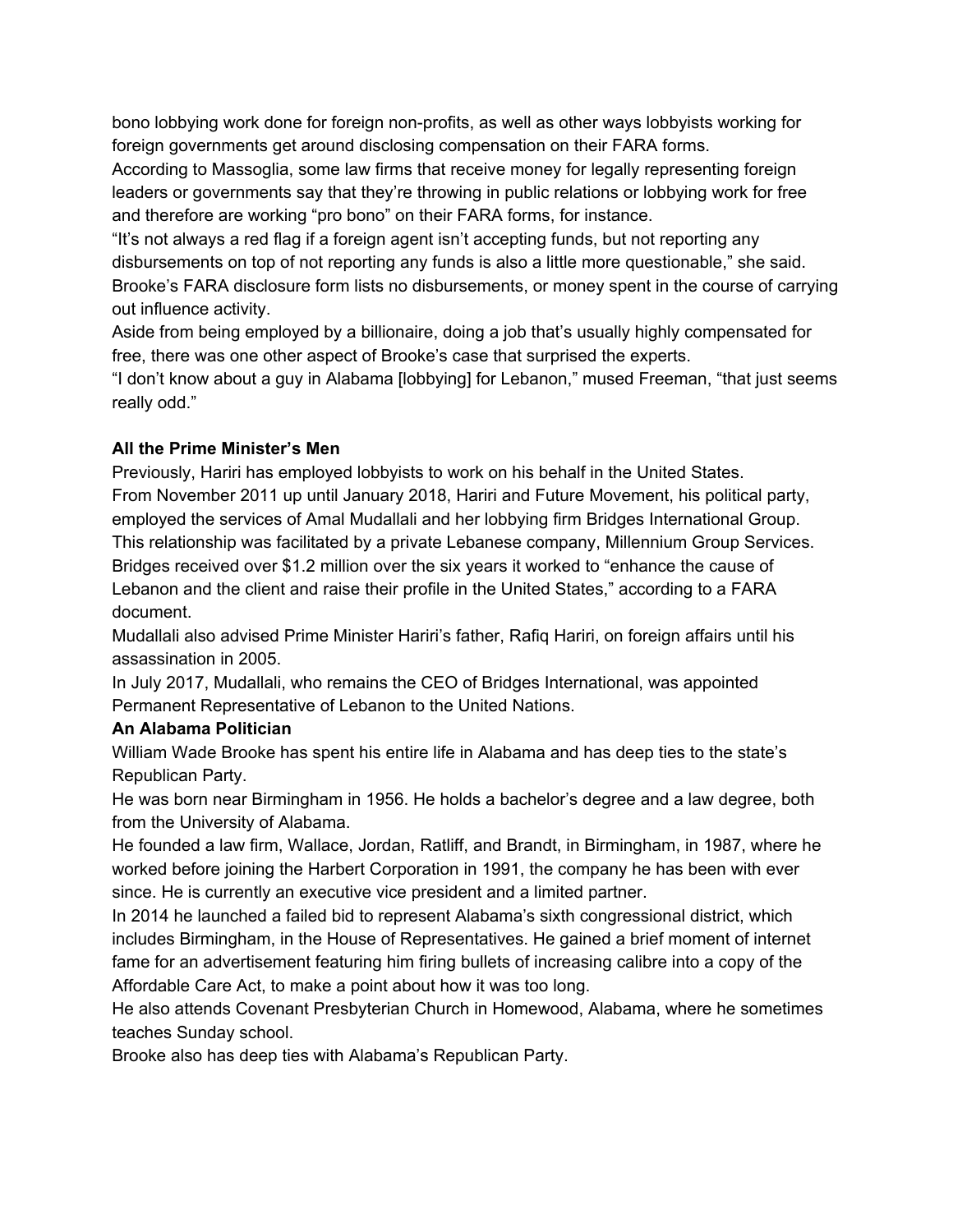Michael Hubbard, who led the Alabama Republican Party to sweeping state level electoral victories on promises of ethics reform and a corruption crackdown, was found guilty of felony ethics charges in 2016 for using his political position for personal gain.

Emails that surfaced during his trial include communication between Hubbard and Brooke, in which he asks Brooke for help with his failing business, Craftmaster Printing.

"Failure is not an option as it means personal and political ruin," wrote Hubbard.

Brooke wrote a business plan, which called for soliciting \$150,000 from some of the wealthiest businessmen in the state, including Brooke himself. Brooke wired Hubbard the money in October 2012.

Brooke was not implicated in the Hubbard scandal.

While Brooke was chairman of the Business Council of Alabama's board of directors, the group's CEO William Canary. Canary was named in one of the felony corruption charges against Hubbard, which alleged that he had given something of value to the former speaker. He was found not guilty.

#### **The Missionary Connection**

So how does Brooke, Alabama lawyer and businessman who volunteers for a Christian missionary group, end up lobbying for Saad Hariri, the Sunni Muslim prime minister of a country thousands of miles away?

According to an article in a local Alabama newspaper The Anniston Star dated Nov. 12, 2017, Brooke said that he "encountered officials from the Lebanese government while on a mission trip with a church group."

Though Brooke's local church is in Homewood, Alabama, the group he traveled to Lebanon with goes by the name CRM, short for Church Resource Ministries. Effective January 1, 2019, its name changed to NOVO Mission Inc.

According to documents filed with the California secretary of state, where CRM was founded and is legally registered as a 501(c)(3) nonprofit, Brooke is currently sitting on their board of directors and serving as secretary.

CRM's website and attached blog paint a picture of a sprawling missionary organization, boasting over 500 missionaries employed in over 80 countries around the globe, and a network of affiliate organizations that have sprung up as it grew.

As for what these missionaries do, the website does not offer much in the way of specifics, but their work seems to be spreading Christianity across the globe.

From a financial standpoint, the group appears to be quite successful. A copy of their 2017 financial statements reveal over \$11 million in assets, with a little under \$8 million of that coming from investments.

The group also reported \$15.5 million in contributions in 2017.

Brooke, in addition serving on CRM's board of directors, is also a major donor through a family foundation.

Between 2010 and 2014, the Brooke Family Foundation, his philanthropic organization, donated over \$2.3 million to the organization, according to 990 tax forms.

CRM's website does not list any operations in Lebanon, but says it carries out missionary work through its partner organization, the Near East Organization.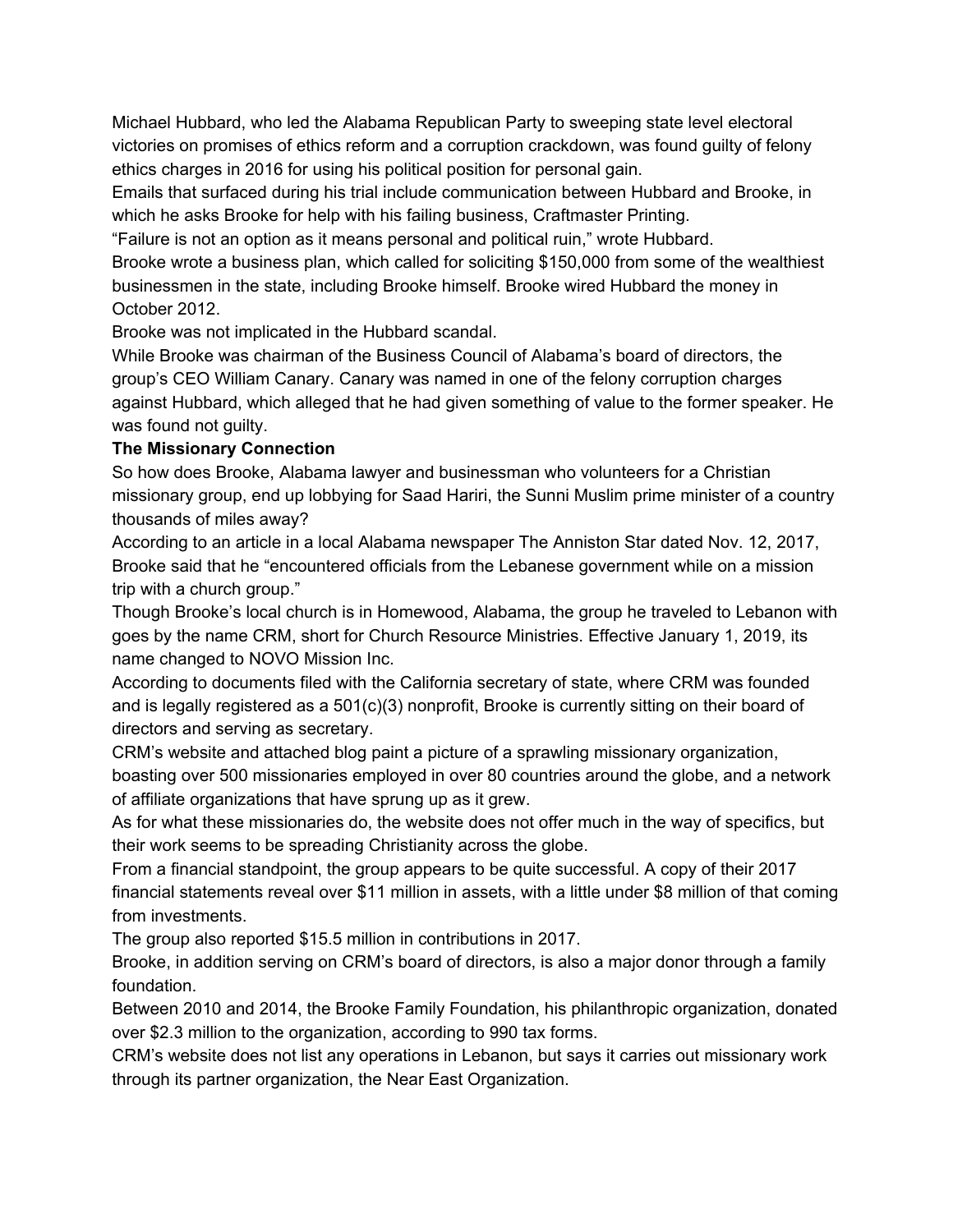"We have a team of 105 spread across 16 countries and we have 550 volunteers," said Nadim Costa, founder of the Near East Organization.

Costa partnered with CRM after founding the Near East Organization in 2005, and eventually filed papers to become a 501(c)(3) in California. He said that CRM provides logistical support "for a fee" and that senior staff, who are also members of the Near East Organization's board of directors, frequently visit him in Lebanon.

According to Costa, it was on one of these trips that he was introduced to Will Brooke. While he was building up operations at NEO, Costa was elected to Beirut City Council, serving from 2010 to 2016, representing the protestant bloc. During his time there, he cultivated a relationship with Prime Minister Hariri.

Because so much of the country's official business is done in Beirut, even down to the issuing of I.D. cards and marriage licenses, the Prime Minister's office works closely with city council "Prime Minister Hariri has a say in the people who are chosen to run for Beirut city council, that's how he and I met," explained Costa.

He said the two came to an understanding, and that Hariri was able to see that his ultimate interest was in spreading the teachings of the Bible.

"I articulated that, and he said 'I'm happy to help where I can,'" Costa said. "Hariri at several times, I would say, was very helpful in sorting things out for us, helping us in areas or places where we tried to serve a certain community, and were hit with bureaucracy."

Costa went on to detail two times, though he said there were others, when Hariri interceded on NEO's behalf.

In the first, he said Hariri contacted "municipalities" in Lebanon's Bekaa Valley, the poorest region in the country and it's border territory with Syria, to secure water pipes and electrical wiring for a group of Lebanese Bedouins that NEO was ministering to.

"They used to talk like 20 minutes outside their camp to full buckets of water," said Costa, "Now they have electricity."

The second instance Costa described was in Beirut itself. NEO were trying to get a number of street children in their ministry to attend public school, but ran into roadblocks when the local school declined to register them.

"The office of Prime Minister Hariri helped us, they spoke to the public school, registered those kids, even put some money into it," said Costa. "Hariri is one of those who even though he comes from a Muslim background, is open, very open, to every other religion."

#### **Winning over the Christians**

To Joshua Lanis, director of the center of Middle East studies at the University of Oklahoma, Hariri seeking to cultivate good will with a large Lebanon based Christian group is pure politics. "Playing the Christian card is important because the Christian community is 30 percent of the population of Lebanon and they hold 50 percent of the seats in parliament," he said. "They've got tremendous political clout but they're divided 50–50."

Landis explained that since the start of the Syrian civil war, some factions of the Christian voting bloc have steered away from Hariri. This is in part because he is supported by the Saudis, and the Saudis have armed and funded Salafi jihadist groups fighting in Syria who kill Christian minorities.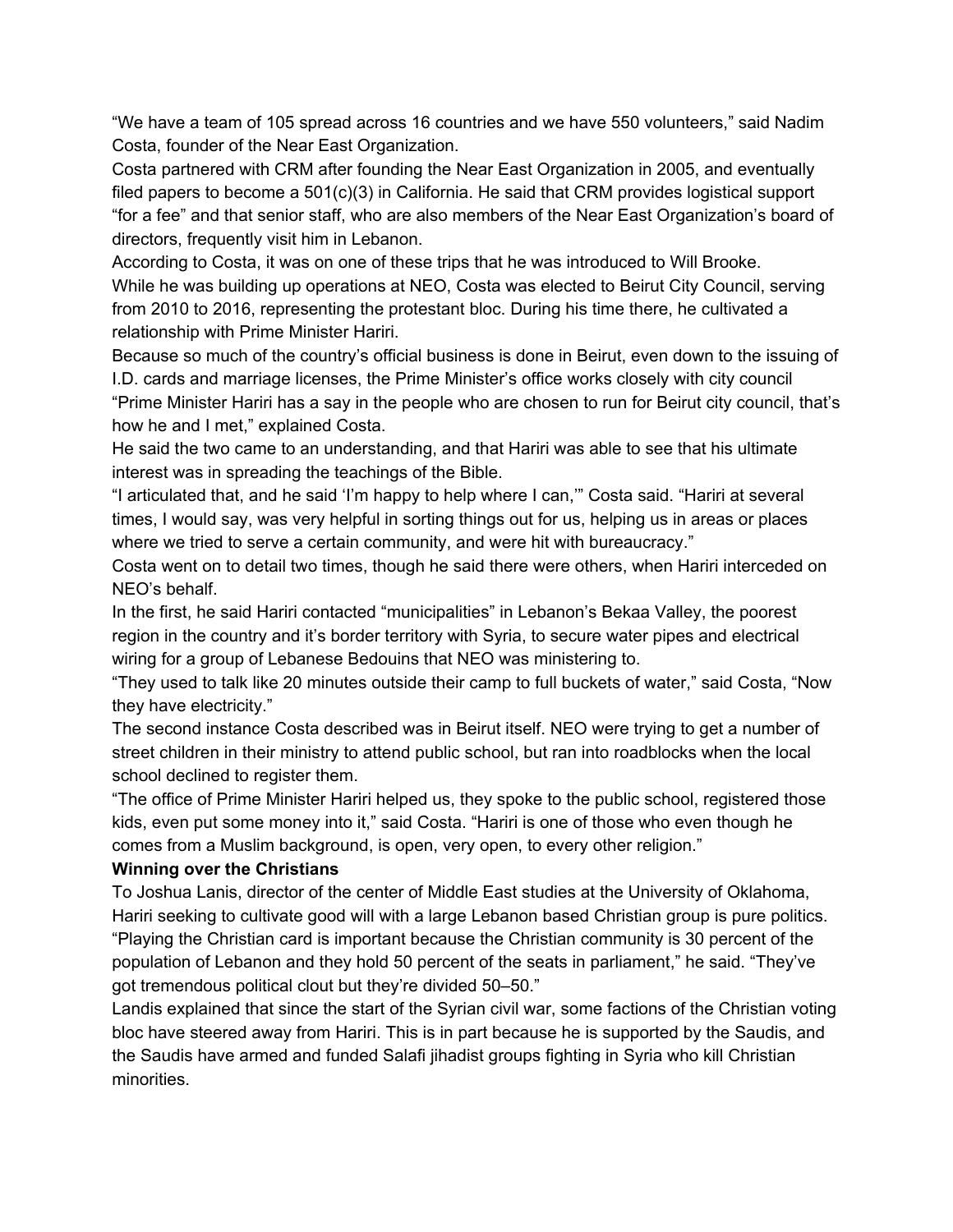Traditionally, the Sunni Muslim faction, of which Hariri is a member, and the Christians have been in a political alliance.

As for what issues Hariri may have wanted Brooke to bring attention to amongst his political connections in the US, Landis said that entire issue needs to be viewed through the lense of a greater regional power struggle, with Saudi Arabia, the US, and Israel on one side, and Hezbollah, Iran and Russia on the other.

"The US strategy in Lebanon has always been 'lets support the Saudis and hariri against Iran-Hezbollah because hezbollah is a terrorist organization, we want to protect Israel, we want to keep Lebanon in our sphere of influence as much as we can,'" he said.

This was traditionally accomplished through foreign aid in the form of weapons and military training for the Lebanese Army, with the aim of it eventually being able to compete with the military might of Hezbollah. In turn, Iran has subsidized Hezbollah.

But most recently with the Trump administration, there was a shared effort by Saudi and Israel to put pressure on the US to up the ante again by stopping contributions of money to the Lebanese military, and to sanction Lebanon." said Landis.

"I think Hariri I think Hariri has been trying to moderate that to a certain degree and keep America interested in funding Lebanon despite Hezbollah's paramountcy."

#### **Who Did Brooke Talk To?**

Brooke, in his his December 2017 supplemental foreign lobbying disclosure statement to the US Justice Department, said he talked with "White House Staff, the United States Department of State, and members of the U.S. Congress," on behalf of Prime Minister Hariri,

The filing is unclear on who exactly he spoke with, and what was discussed.

The Department of State declined to comment, and the White House did not respond to multiple requests for comment.

The offices of Alabama Representatives Martha Roby and Bradley Bynre said neither had any contact with Brooke on issues related to Lebanon.

The other four Alabama members of the House of Representatives, and US Sen. Richard Shelby did not respond to multiple requests for comment.

Additionally, none of the 23 members of the Senate committee on foreign affairs returned requests for comment regarding contact with Brooke. The foreign affairs committee oversees funding for foreign aid, weapons sales, and military training programs for U.S. allies.

#### **History of US Lobbyists for Lebanon**

Since the end of the Lebanese Civil War in 1990, lobbyists in the U.S. who officially represent the Lebanese government have been relatively rare.

More common has been Lebanese political parties, many of which grew out of factions and militias that fought against each other in the war, employing lobbyists to advance their interests in the U.S.

Since 1990, the Lebanese Option Party, the Lebanese Forces party, and the National Diologue Party of Lebanon were registered as Foreign Principals with the U.S. Department of Justice. In 1993, a Florida based arms exporter, Major Export Inc., registered as a foreign agent in order to supply military equipment to the Lebanese Ministry of Defense.